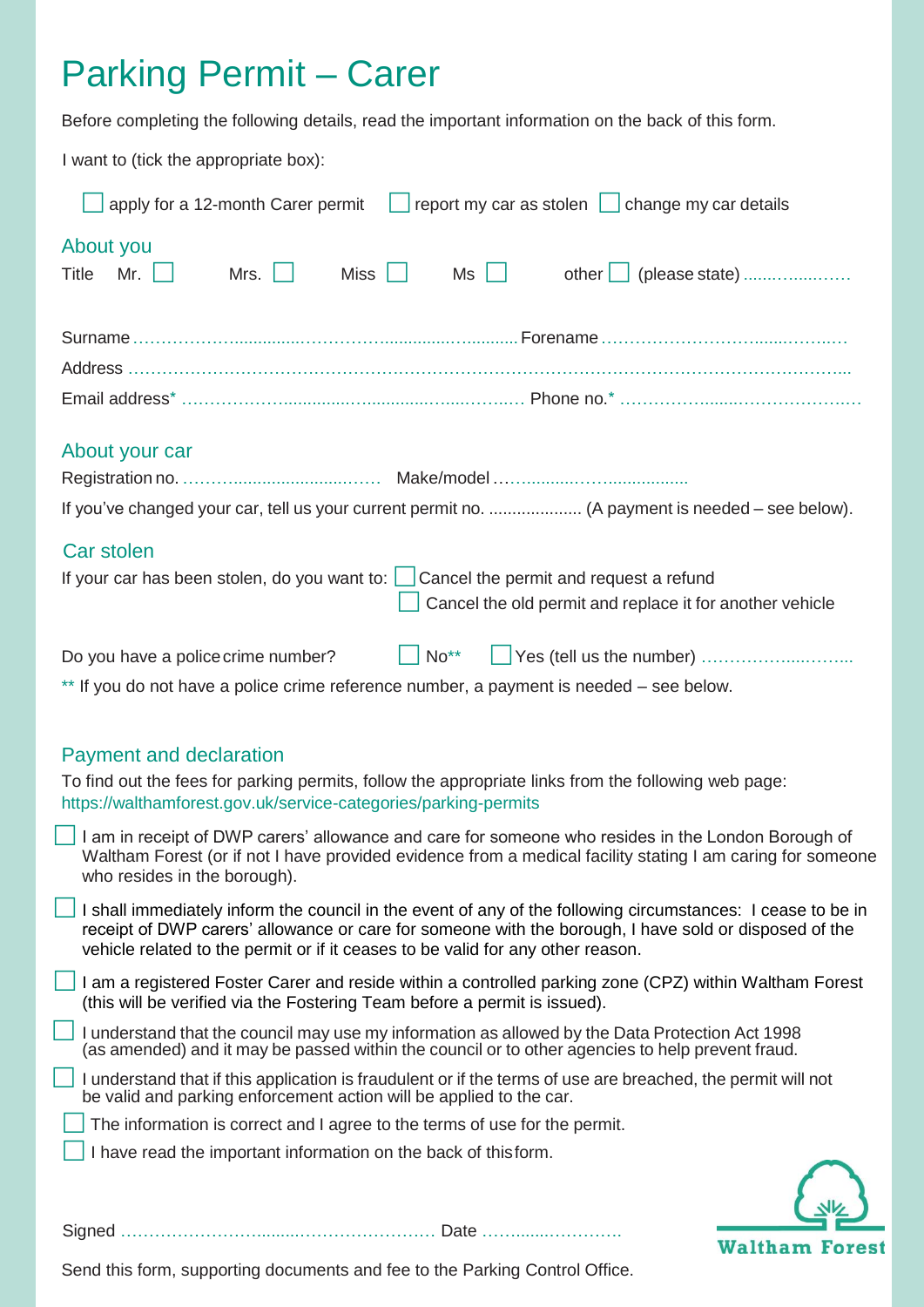## Terms and conditions

- Carers permits are not valid on yellow lines, Emergency Service bays, Market Traders Bays (MT), Catering Bays (CAT), in short stay bays, Pay & Display or PayByPhone bay, car parks, in bays designated for a specific reasons (for example: loading bays) or any parking bay that has been suspended. The permit is only valid in the zone covered by the permit.
- Permit is only free if you are in receipt of DWP carers' allowance.
- Please note that permits can only be issued to vehicles that do not exceed 2.3 meters in height or 5.25 meters in length.
- The permit is only valid on vehicles that hold a current road fund licence (tax disc).
- Permits will not be issued to customers with outstanding unchallenged Penalty Charge Notices (PCN's).
- The issue of a permit does not guarantee the user a parking space.
- The Council has the right to suspend parking bays at any time.
- Complete this application form fully and include proof of DWP carers' allowance (free permit) OR letter from the Doctor of person you care for.
- Post the completed form, associated documentation and the appropriate fee (if applicable) to the Parking Control Office. Cheque or postal order must be made payable to London Borough of Waltham Forest. Please do NOT send cash through the post.
- If you change vehicle during the validity of the existing permit you must immediately notify the parking control office, complete a further application form and pay the appropriate fee.
- If your vehicle is stolen your permit will need to be cancelled. You will need to report this, complete an application form and pay the appropriate fee for a replacement permit.
- Please ensure you renew your permit before it expires the responsibility for renewals rests with the permit holder.
- This permit may be revoked if the applicant is found to be in breach of any of the terms and conditions or declaration.
- Please note if you are applying as a **Foster Carer** you must reside within a controlled parking zone (CPZ) and supply evidence of this
- Only one concessionary carers permit per household will be issued.

#### Acceptable proof of carer status and vehicle ownership

- You must send us a copy of the vehicle's registration document (V5 Log Book) showing your name and address, or a copy of the vehicle rental or leaseagreement.
- A copy of proof showing you are in receipt of DWP carers' allowance (free permit).
- A letter from the GP of the person you care for, confirming the need for a carer etc. (paid for permit).
- Send us photocopies as we will not accept responsibility for the loss of original documents.

#### Proof of Address (Foster Carer)

• You must send us a copy of two documents to prove where you live: we accept utility bills, rent book or lease agreement, bank or building society statement, driving licence, car insurance document.

#### Contact us

- Send your application to: LBWF Parking Control Office, PO Box 9319, E17 7RX
- Telephone enquiries: 0203 092 0112 select option 3. Lines open: Monday to Friday 9am 5pm
- Email: [WFPSHOP@NSL.CO.UK](mailto:WFPSHOP@NSL.CO.UK)

## Your data rights

We will process your information primarily for the purpose of providing parking services. We may also use your information to detect and prevent fraud and to protect public funds. This may include recording vehicle information and verifying residency status and parking entitlements both within and outside the borough. We may disclose your information to, or request information from, Tracesmart®, law enforcement agencies and others, such as local authorities. We take action to ensure our parking services are used lawfully. This includes surveillance equipment, Civil Enforcement Officers, auditors and dedicated investigators. We may